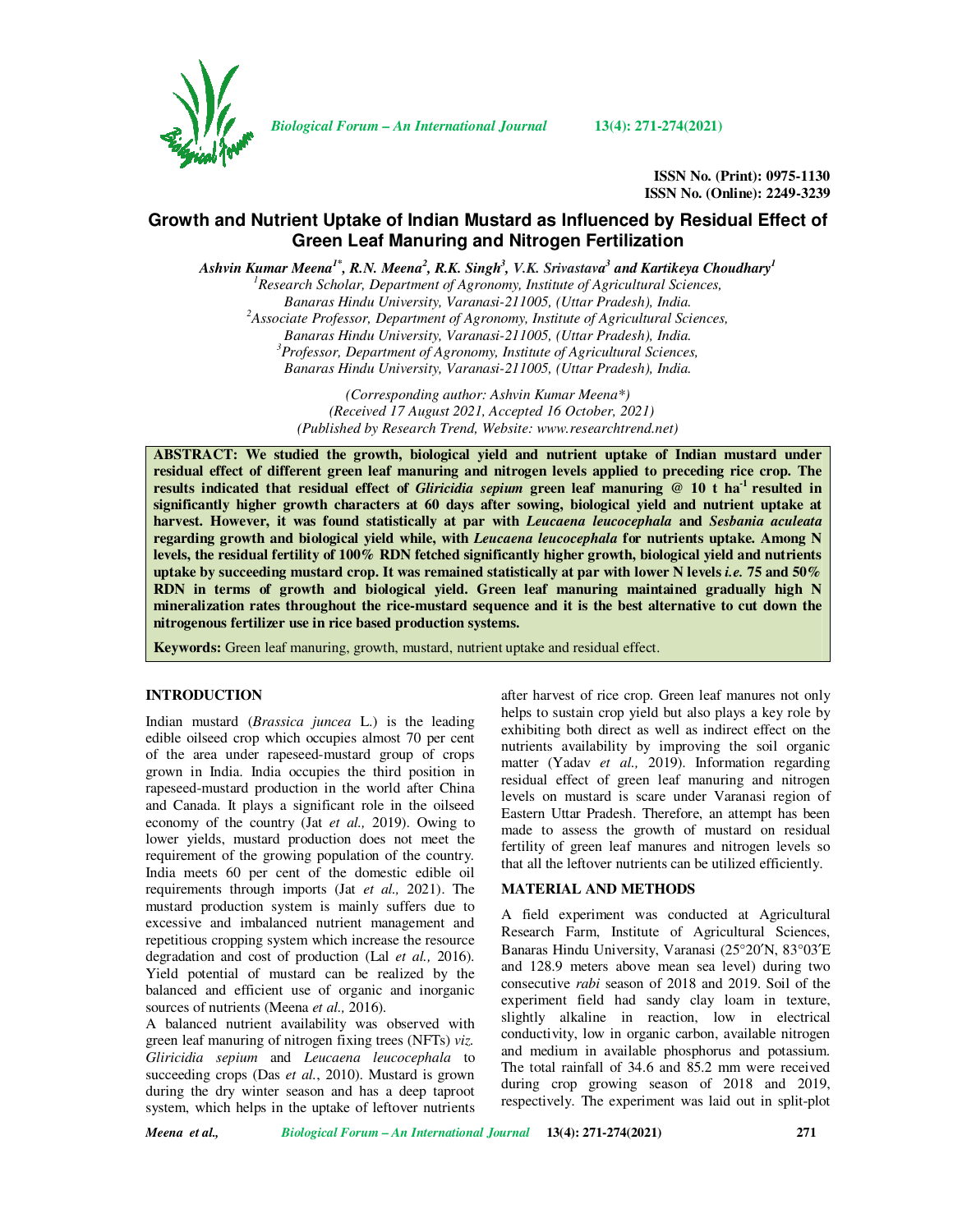design taking five green leaf manuring v*iz. Sesbania aculeata, Leucaena leucocephala, Gliricidia sepium, Cassia siamea* and *Pongamia pinnata*in main plots and four N levels *viz.* without nitrogen, 50% RDN (Recommended dose of nitrogen), 75% RDN and 100% RDN in subplots with three replications. Green leaf manures were incorporate done week before transplanting of rice in well puddle plots with the help of spade after proper chopping  $@$  10 t ha<sup>-1</sup> on fresh weight basis. N levels was applied as per treatments though urea in three equal splits. The recommended dose of fertilizers for rice was applied through urea for nitrogen, di-ammonium phosphate for phosphorus, muriate of potash for potash,  $120$ , 60 and 60 kg ha<sup>-1</sup>, respectively. After harvest of rice, mustard was grown on residual fertility with 50% of RDF (50 kg N, 25 kg  $P_2O_5$ , 25 kg  $K_2O$  ha<sup>-1</sup>). A seed rate of 5 kg ha<sup>-1</sup> was used for sowing Indian mustard variety NRC-HB-101 and the fixed layout plan was kept for both the years.

The tagged randomly selected five plants in the net plot area were used for recording growth parameters at 60 days after sowing (DAS). Total harvested above ground plant parts from each net plot were carefully bundled after sun drying, tagged and taken to threshing floor. Each bundles was weighed to record the biological yield  $plot^{-1}$  and finally converted into tonne  $ha^{-1}$ . Nutrient uptake in seed and stover samples was calculated by multiplying per cent nutrient content with their respective dry matter accumulation and total nutrient uptake were drown by adding. The data relating to each character were analyzed as per the procedure of analysis of variance and significance was tested by "F" test (Gomez and Gomez 1984).

## **RESULTS AND DISCUSSIONS**

**Growth characters.** Growth parameters *viz.* plant height and dry matter accumulation of mustard (Table 1) positively influenced after 60 days of sowing under the residual effect of green leaf manuring and N levels during both the years of experimentation. Significantly

higher plant height was recorded under residual effect of *Gliricidia sepium* green leaf manuring (108.47 and 113.56 cm) followed by *Leucaena leucocephala* and *Sesbania aculeate* during both the years. Statistically higher dry matter accumulation (Table 1) also observedunder residual effect of *Gliricidia sepium* green leaf manuring  $(226.75 \text{ and } 246.60 \text{ g } \text{m}^2)$ followed by *Leucaena leucocephala.* During both the years of investigation the higher values of SPAD (39.05 and 40.14) and leaf area index (3.10 and 3.21) were noted under the residual effect of *Gliricidia sepium* green leaf manuring but the difference was found to be non-significant. However, the lowest values for all growth characters were found under the residual effect of *Pongamia pinnata* green leaf manuring.

Among the N levels, significantly higher residual effect on growth indices of mustard was observed under 100% RDN during both the years of studies (Table 1). The higher plant height (106.85 and 112.07 cm) and dry matter accumulation (217.64 and 241.67 g  $m<sup>2</sup>$ ) were registered under the residual effect of 100% RDN during both the years of studies. However, it remained statistically at par with other lower levels of N fertilization. However, leaf area index (Table 1) and SPAD value (Table 2) could not reach the level of significance during both the years. The lowest values were noted under N control during both the years of experimentation. Results obtained showed the addition of *G. sepium* green leaf manure to previous rice cropled to higher growth characters of succeeding mustard as compared to the other green leaf manures, this can be explained by the fact that the *G. sepium* has a low C: N ratio, especially leaves of *G. sepium*, favoring faster decomposition and later supply of N to the crop (Oliveira *et al.*, 2018). In addition, the mixture with twigs may have favored a greater synchronism in the release of nutrients, thus undergo a slower regular release over a longer period (Semwal *et al.,* 2003; Bayala *et al.*, 2005; Oliveira *et al.,* 2018).

| Table 1: Residual effect of GLM and N levels on growth characters of mustard (60 DAS) under rice-mustard |
|----------------------------------------------------------------------------------------------------------|
| cropping sequence.                                                                                       |

| <b>Treatments</b>                    | Plant height (cm) |        | Dry matter<br>accumulation ( $g m-2$ ) |        | Leaf area index<br>(LAI) |           |  |  |
|--------------------------------------|-------------------|--------|----------------------------------------|--------|--------------------------|-----------|--|--|
|                                      | 2018              | 2019   | 2018                                   | 2019   | 2018                     | 2019      |  |  |
| Green leaf manuring $@10t$ $ha^{-1}$ |                   |        |                                        |        |                          |           |  |  |
| Sesbania aculeata                    | 100.43            | 105.61 | 209.44                                 | 226.93 | 3.03                     | 3.11      |  |  |
| Leucaena leucocephala                | 103.66            | 107.89 | 212.42                                 | 231.78 | 3.05                     | 3.16      |  |  |
| Gliricidia sepium                    | 108.47            | 113.56 | 226.75                                 | 246.60 | 3.10                     | 3.21      |  |  |
| Cassia siamea                        | 98.28             | 103.43 | 203.95                                 | 221.32 | 2.96                     | 3.06      |  |  |
| Pongamia pinnata                     | 97.43             | 101.58 | 200.55                                 | 215.05 | 2.95                     | 3.04      |  |  |
| $SEm\pm$                             | 2.50              | 2.70   | 4.64                                   | 5.79   | 0.09                     | 0.10      |  |  |
| $LSD(P=0.05)$                        | 8.14              | 8.82   | 15.14                                  | 18.89  | <b>NS</b>                | <b>NS</b> |  |  |
| <b>Nitrogen levels</b>               |                   |        |                                        |        |                          |           |  |  |
| Control (N0)                         | 93.57             | 97.97  | 198.31                                 | 207.42 | 2.94                     | 3.04      |  |  |
| 50% RDN                              | 101.03            | 106.23 | 211.72                                 | 228.09 | 3.01                     | 3.11      |  |  |
| 75% RDN                              | 105.17            | 109.38 | 214.82                                 | 236.17 | 3.04                     | 3.15      |  |  |
| 100% RDN                             | 106.85            | 112.07 | 217.64                                 | 241.67 | 3.07                     | 3.17      |  |  |
| $SEm\pm$                             | 1.62              | 1.73   | 3.93                                   | 4.06   | 0.09                     | 0.09      |  |  |
| $LSD(P=0.05)$                        | 4.67              | 4.99   | 11.36                                  | 11.73  | <b>NS</b>                | <b>NS</b> |  |  |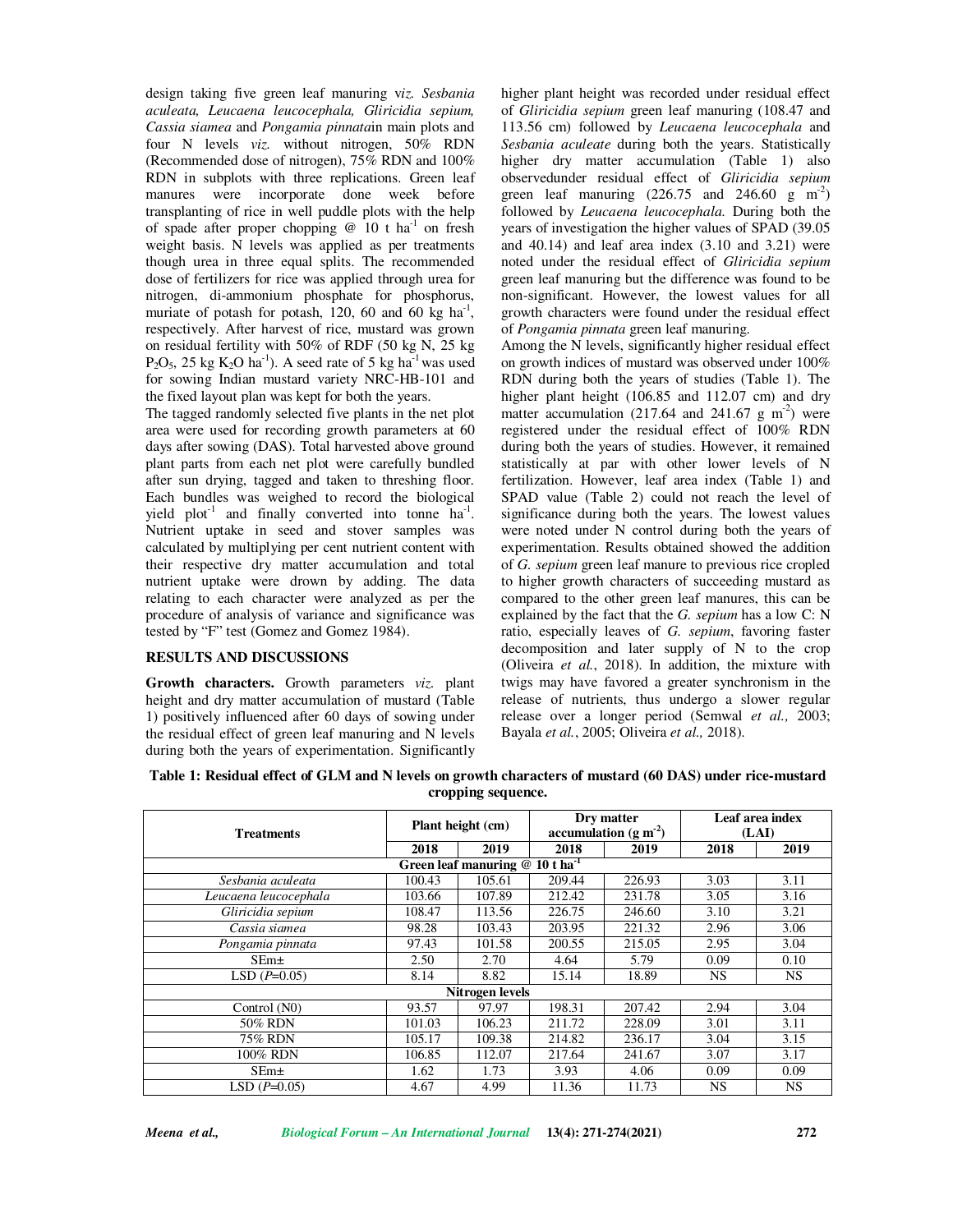**Biological yield.** Residual effect of green leaf manuring and N levels significantly influenced the biological yield of succeeding mustard crop (Table 2). Like seed and stover yield, the residual effect on biological yield was more prominent in second year compared to first year. The significantly higher biological yield (4.73 and 4.90t  $\text{ha}^{-1}$ ) of mustard was recorded under residual effect of *Gliricidia sepium* treatment during *rabi* 2018 and 2019, respectively. However, it was found to be statistically at par with *Leucaena leucocephala* and *Sesbania aculeata*. The lowest residual effect on biological yield of succeeding mustard crop was noted with *Pongamia pinnata* during both the years.

In case of N levels, significantly higher residual effect on biological yield  $(4.71 \text{ and } 4.87 \text{ t ha}^{-1})$  was observed with 100% RDN during 2018 and 2019, respectively. The residual effect of *G. sepium* green manuring is more prominent, this might be due to the higher nutrients transfers into the soil and also increases the decomposition rate of the indigenous soil organic nitrogen, both of which are favorable to the growth of succeeding crops, ultimately resulted in higher biological yield (Hood, 2001). Similar results also noted with the findings of Laxminarayana *et al.,* (2006); Zaharah *et al.,* (2008); Oliveira *et al.,* (2018).

**Table 2: Residual effect of GLM and N levels on Chlorophyll content (SPAD value) at 60 DAS and biological yield (t ha-1) of mustard under rice-mustard cropping sequence.** 

| <b>Treatments</b>                            |           | <b>Chlorophyll content (SPAD</b><br>value) | Biological yield $(t \text{ ha}^{-1})$ |      |  |  |  |
|----------------------------------------------|-----------|--------------------------------------------|----------------------------------------|------|--|--|--|
|                                              | 2018      | 2019                                       | 2018                                   | 2019 |  |  |  |
| Green leaf manuring $@10$ t ha <sup>-1</sup> |           |                                            |                                        |      |  |  |  |
| Sesbania aculeata                            | 38.25     | 39.35                                      | 4.42                                   | 4.58 |  |  |  |
| Leucaena leucocephala                        | 38.44     | 39.46                                      | 4.51                                   | 4.67 |  |  |  |
| Gliricidia sepium                            | 39.05     | 40.14                                      | 4.73                                   | 4.90 |  |  |  |
| Cassia siamea                                | 37.45     | 38.38                                      | 4.31                                   | 4.43 |  |  |  |
| Pongamia pinnata                             | 37.38     | 38.34                                      | 4.14                                   | 4.20 |  |  |  |
| SEm <sub>±</sub>                             | 0.58      | 0.66                                       | 0.10                                   | 0.11 |  |  |  |
| $LSD(P=0.05)$                                | NS.       | <b>NS</b>                                  | 0.34                                   | 0.36 |  |  |  |
| Nitrogen levels                              |           |                                            |                                        |      |  |  |  |
| Control (N0)                                 | 37.28     | 38.25                                      | 3.96                                   | 4.10 |  |  |  |
| 50% RDN                                      | 37.99     | 39.06                                      | 4.41                                   | 4.52 |  |  |  |
| 75% RDN                                      | 38.44     | 39.44                                      | 4.61                                   | 4.74 |  |  |  |
| 100% RDN                                     | 38.74     | 39.77                                      | 4.71                                   | 4.87 |  |  |  |
| SEm <sub>±</sub>                             | 0.59      | 0.48                                       | 0.09                                   | 0.09 |  |  |  |
| $LSD(P=0.05)$                                | <b>NS</b> | <b>NS</b>                                  | 0.26                                   | 0.27 |  |  |  |

**Nutrient uptake.** Residual effect of green leaf manuring and N levels significantly influenced the nutrients uptake by mustard crop (Table 3) during both the years of experimentation. In general, the nutrient uptake was slightly higher during second year of experimentation than first year. Significantly higher N  $(45.55 \text{ and } 47.78 \text{ kg ha}^{-1})$ , P  $(20.31 \text{ and } 21.27 \text{ kg ha}^{-1})$ and K uptake  $(71.16 \text{ and } 75.03 \text{ kg } \text{ha}^{-1})$  was exerted under *Gliricidia sepium* amended plots during *rabi* 

2018 and 2019, respectively followed by *Leucaena leucocephala*. While, least residual effect on NPK uptake was found in the *Pongamia pinnata* treated plots. Among the N-doses, significantly higher residual effect on N (44.85 and 47.04 kg ha<sup>-1</sup>), P (20.11 and 21.05 kg ha<sup>-1</sup>) and K (71.02 and 74.44 kg ha<sup>-1</sup>) uptake was observed in 100% RDN fertilized treatment during 2018 and 2019, respectively.

| Table 3: Residual effect of GLM and N levels on NPK uptake (kg ha <sup>-1</sup> ) of mustard under rice-mustard |
|-----------------------------------------------------------------------------------------------------------------|
| cropping sequence.                                                                                              |

| <b>Treatments</b>                            |       | N uptake $(kg ha-1)$ | P uptake $(kg ha-1)$ |       | K uptake $(kg ha^{-1})$ |       |  |
|----------------------------------------------|-------|----------------------|----------------------|-------|-------------------------|-------|--|
|                                              | 2018  | 2019                 | 2018                 | 2019  | 2018                    | 2019  |  |
| Green leaf manuring $@10$ t ha <sup>-1</sup> |       |                      |                      |       |                         |       |  |
| Sesbania aculeata                            | 39.48 | 41.78                | 18.29                | 19.21 | 66.10                   | 68.82 |  |
| Leucaena leucocephala                        | 41.49 | 43.66                | 18.80                | 19.77 | 67.26                   | 70.63 |  |
| Gliricidia sepium                            | 45.55 | 47.78                | 20.31                | 21.27 | 71.16                   | 75.03 |  |
| Cassia siamea                                | 37.04 | 38.62                | 17.41                | 18.09 | 63.92                   | 66.21 |  |
| Pongamia pinnata                             | 33.92 | 35.15                | 16.18                | 16.65 | 60.89                   | 62.27 |  |
| $SEm+$                                       | 1.17  | 1.33                 | 0.43                 | 0.43  | 1.36                    | 1.86  |  |
| $LSD(P=0.05)$                                | 3.80  | 4.33                 | 1.40                 | 1.41  | 4.43                    | 6.06  |  |
| Nitrogen levels                              |       |                      |                      |       |                         |       |  |
| Control (N0)                                 | 31.59 | 33.22                | 15.26                | 15.98 | 57.83                   | 60.54 |  |
| 50% RDN                                      | 38.85 | 40.75                | 18.04                | 18.75 | 65.61                   | 67.47 |  |
| <b>75% RDN</b>                               | 42.69 | 44.59                | 19.37                | 20.21 | 69.01                   | 71.91 |  |
| 100% RDN                                     | 44.85 | 47.04                | 20.11                | 21.05 | 71.02                   | 74.44 |  |
| $SEm+$                                       | 0.90  | 0.99                 | 0.40                 | 0.40  | 1.53                    | 1.68  |  |
| $LSD(P=0.05)$                                | 2.60  | 2.87                 | 1.17                 | 1.17  | 4.41                    | 4.86  |  |
|                                              |       |                      |                      |       |                         |       |  |

*Meena et al., Biological Forum – An International Journal* **13(4): 271-274(2021) 273**